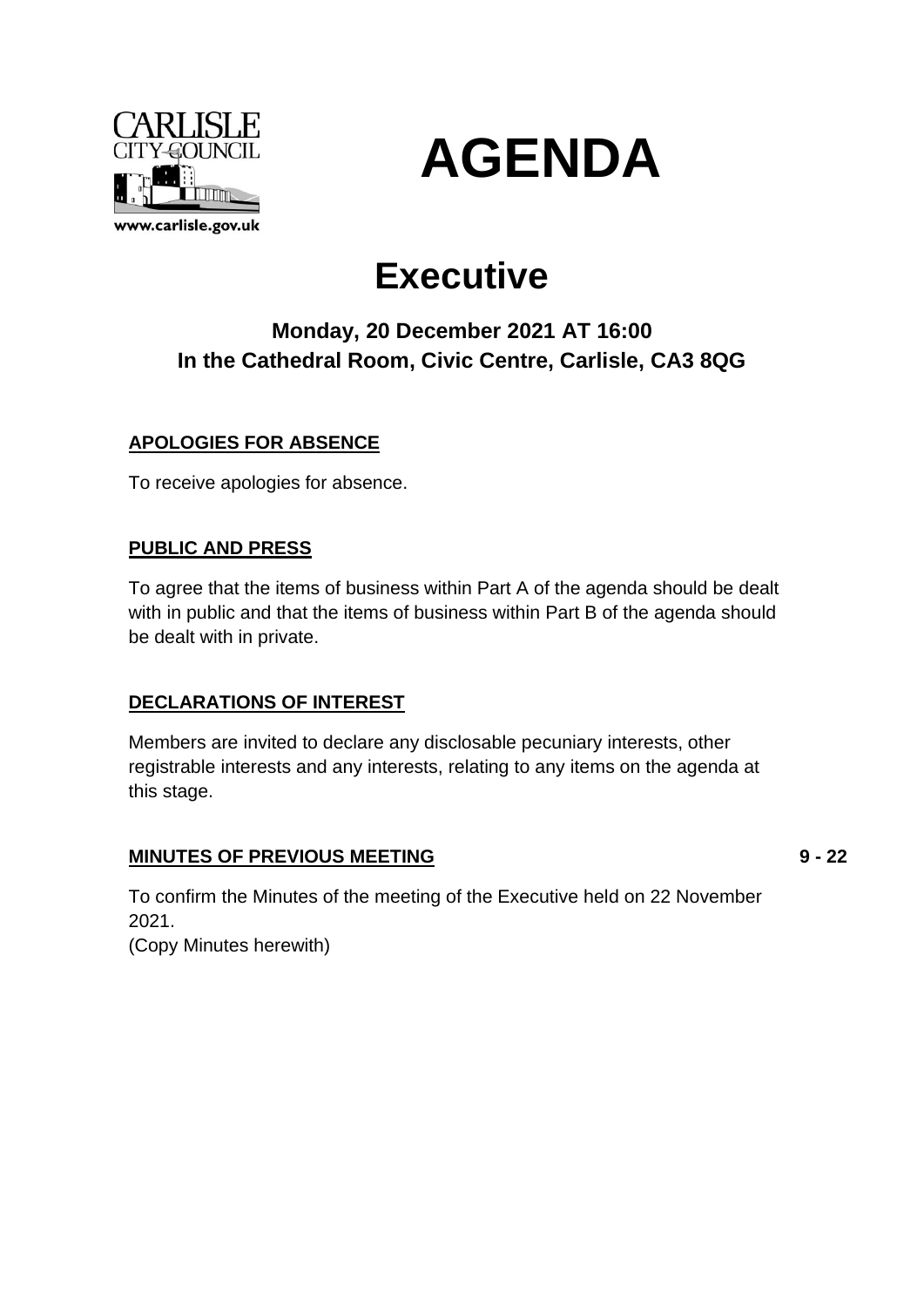### **PART A**

### **To be considered when the Public and Press are present**

### **A.1 BUDGET PROCESS 2022/23 - 2026/27**

(Key Decision - KD.10/21)

The reports in respect of the items listed under Agenda Item A.1 have been reproduced in a Budget Book and circulated under cover of a letter dated 12 November 2021 from the Corporate Director of Governance and Regulatory **Services** 

#### **A.1 BUDGET UPDATE - REVENUE ESTIMATES 2022/23 TO 2026/27 23 - 42**

**(a)**

The Corporate Director of Finance and Resources to submit an update to report RD.46/21 with a summary of the Council's revised revenue base estimates for 2021/22, together with base estimates for 2022/23 and forecasts up to 2026/27 for illustrative purposes. Potential new spending pressures, bids and savings are also considered. (Report RD.52/21 herewith)

#### **A.1 (b) REVISED CAPITAL PROGRAMME 2021/22 AND PROVISIONAL CAPITAL PROGRAMME 2022/23 TO 2026/27 43 - 54**

The Corporate Director of Finance and Resources to submit a report summarising the revised capital programme for 2021/22 together with the proposed method of financing as set out in Appendices A and B. The report also summarises the proposed programme for 2022/23 to 2026/27 in the light of new capital proposals identified and summarises the estimated capital resources available to fund the programme.

(Report RD.55/21 herewith)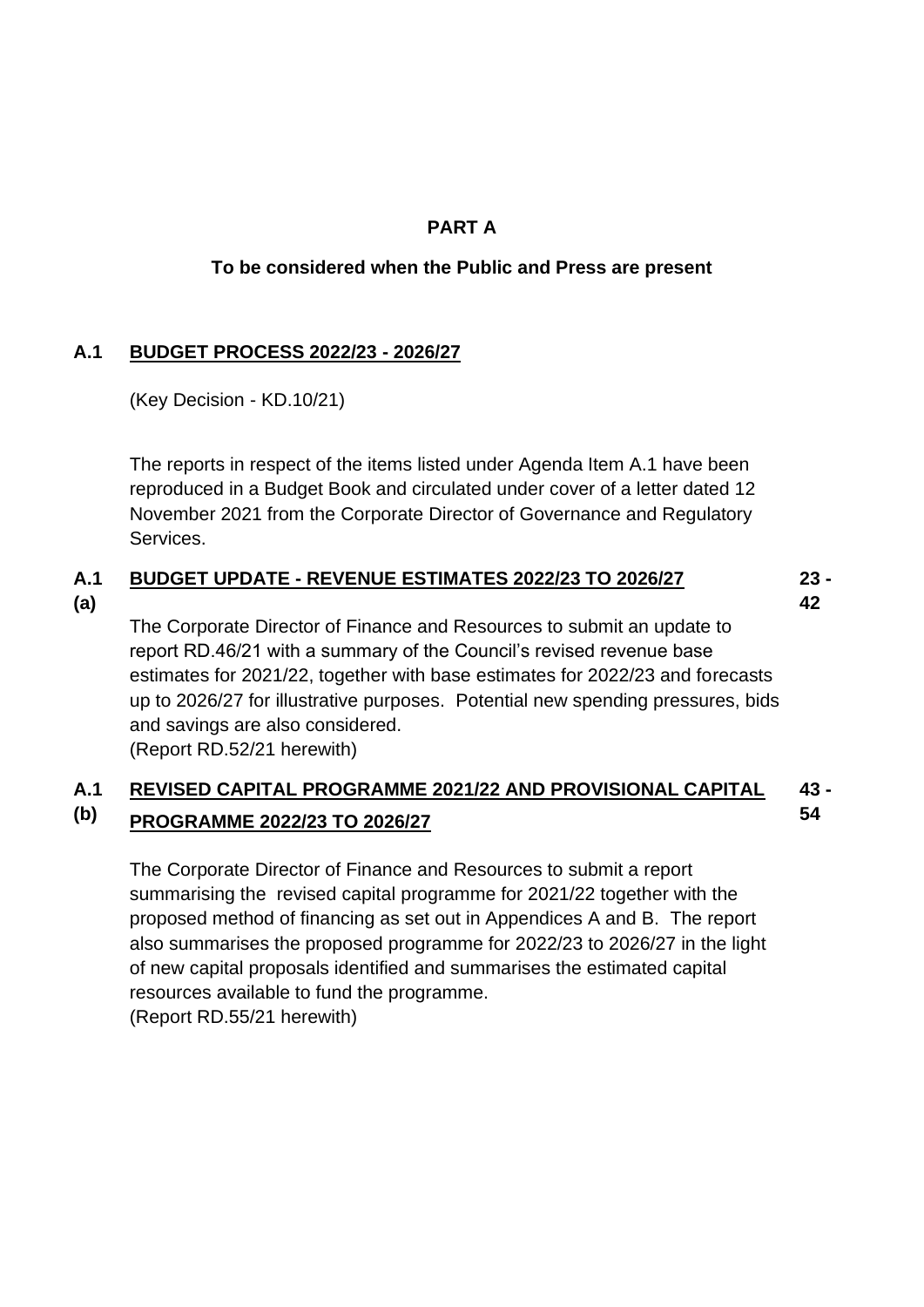#### **A.1 DRAFT TREASURY MANAGEMENT STRATEGY STATEMENT,**

### **(c) INVESTMENT STRATEGY AND MINIMUM REVENUE PROVISION STRATEGY 2022/23**

The Corporate Director of Finance and Resources to submit a report setting out the Council's draft Treasury Management Strategy Statement for 2022/23, in accordance with the CIPFA Code of Practice on Treasury Management. The Investment Strategy and the Minimum Revenue Provision (MRP) Strategy for 2022/23 are also incorporated as part of the Statement. So too are the Prudential Indicators as required within the Prudential Code for Capital Finance in Local Authorities. (Copy Report RD.53/21 herewith)

#### **A.1 CHARGES REVIEWS**

**(d)**

**91 - 98**

Pursuant to Minutes EX.129/21, EX.130/21, EX.131/21 and EX.132/21, the Executive will consider feedback from Scrutiny Panels on the Charges Reviews and make decisions on the level of charges to be applied as not yet resolved for Community Services; Economic Development; Governance and Regulatory Services; and Licensing.

(Copy Scrutiny Panel Minute Excerpts herewith)

Executive Members are asked to refer to the Charges Review Reports contained within the Budget Book circulated on 12 November 2021 (CS.37/21; ED.39/21;GD.55/21 and GD.82/21)

Background Papers – various financial reports being considered as part of the Budget process are available on the Council's website – https://carlisle.cmis.uk.com/

## **A.2 EXECUTIVE DRAFT BUDGET PROPOSALS FOR CONSULTATION**

(Key Decision - KD.10/21)

The Executive to table the draft Budget for consultation.

#### **A.3 GAMBLING ACT 2005 - DRAFT STATEMENT OF PRINCIPLES 99 -**

**160**

(Key Decision – KD.19/21)

The Corporate Director of Governance and Regulatory Services to submit the Statement of Gambling Policy 2022 – 2025 for approval. The Licensing Committee considered the matter on 1 December 2021. (Copy Report GD.86/21 and Minute Excerpt herewith)

**55 - 90**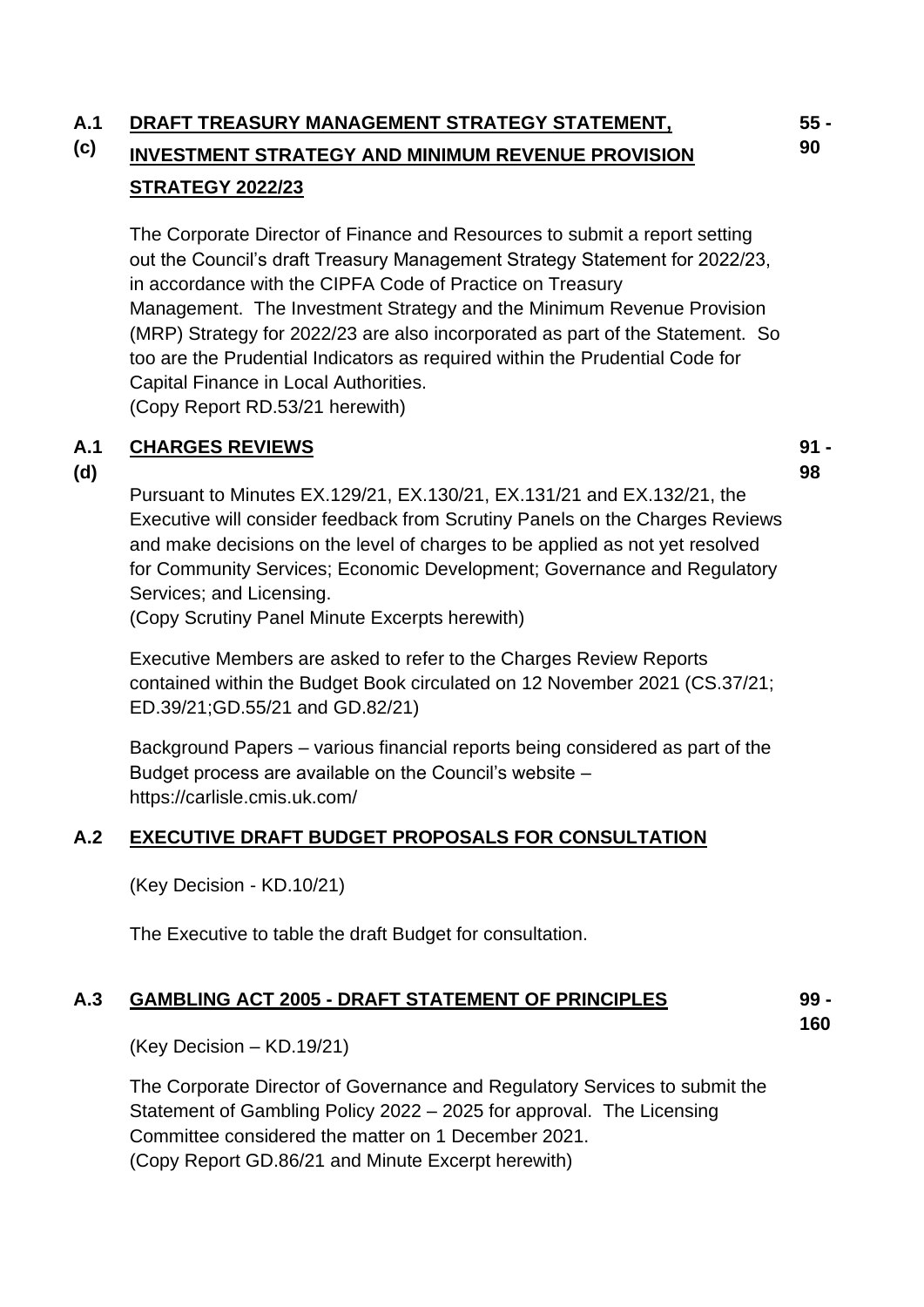Background Papers – are available on the following websites <https://www.gamblingcommission.gov.uk/print/guidance-to-licensing-authorities> <https://www.legislation.gov.uk/ukpga/2005/19/contents>

### **A.4 REGULATORY REFORM (HOUSING ASSISTANCE) (ENGLAND AND WALES) ORDER 2002 - CHANGES TO EXISTING HOUSING ASSISTANCE POLICY 161 - 186**

(Key Decision KD.20/21)

The Corporate Director of Governance and Regulatory Services to submit a report asking for the approval of a revision of the Housing Renewal Assistance Policy, to revise the discretionary housing assistance funding available through the Disabled Facility Grant. The matter was considered by the Health and Wellbeing Scrutiny Panel at their meeting on 25 November 2021. (Copy Report GD.70/21 herewith and Minute Excerpt herewith)

#### **A.5 TULLIE HOUSE BUSINESS PLAN 2021 - 2030 (22/23 REVISION) 187 -**

**332**

(Key Decision KD.24/21)

The Deputy Chief Executive to submit an update of the Tullie House Museum and Art Gallery Trust 2021/2022 – 2030/31 Business Plan for the 2022/23 financial year. The matter was considered by the Health and Wellbeing Scrutiny Panel at their meeting on 25 November 2021. (Copy Report CS.46/21 and Minute Excerpt herewith)

#### **A.6 FUTURE HIGH STREET PROGRAMME GOVERNANCE AND DELIVERY - DEVONSHIRE STREET AND MARKET SQUARE PROJECTS 333 - 344**

(Key Decision KD.26/21)

The Corporate Director of Economic Development to submit a report regarding the governance arrangements for the Future High Street Programme Governance and requests approval to take forward two of the projects through a grant funding agreement with Cumbria County Council to manage and deliver the projects.

(Copy Report ED.33/21 herewith)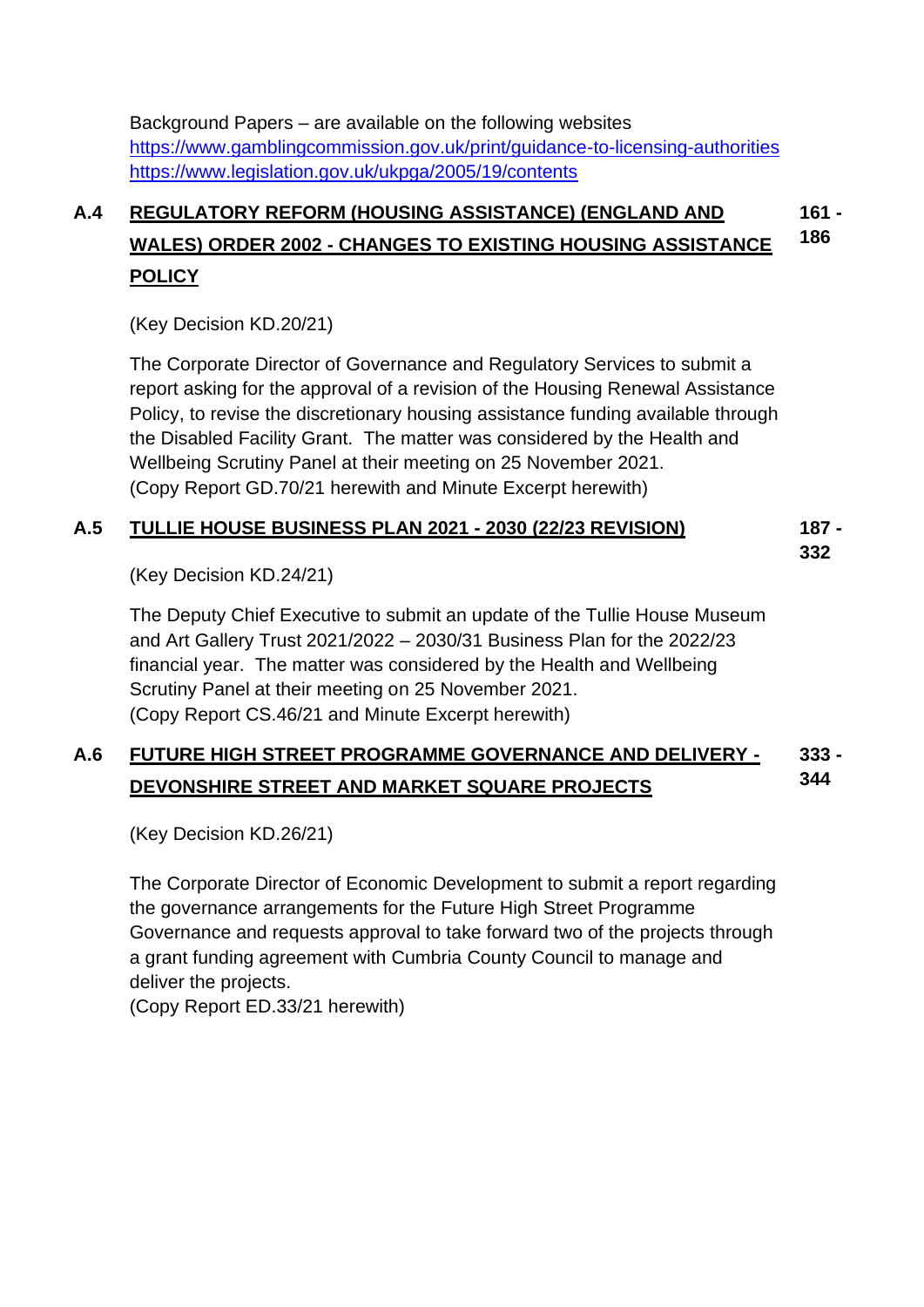| A.7  | RELEASE AND REPAYMENT TERMS OF THE ONE PUBLIC ESTATE                                                                                                                                                                                                               | $345 -$      |
|------|--------------------------------------------------------------------------------------------------------------------------------------------------------------------------------------------------------------------------------------------------------------------|--------------|
|      | <b>SUSTAINABLE GRANT PROVISION</b>                                                                                                                                                                                                                                 | 362          |
|      | (Key Decision)                                                                                                                                                                                                                                                     |              |
|      | (The Leader agreed to this Key Decision item being considered at this meeting,<br>although not in the Notice of Executive Key Decisions)                                                                                                                           |              |
|      | The Deputy Chief Executive to submit a report seeking approval for the release<br>of the One Public Estate (OPE) sustainable grant funds in the manner set out<br>in the report and the appended draft grant funding agreement.<br>(Copy Report CS.48/21 herewith) |              |
| A.8  | <b>NOTICE OF EXECUTIVE KEY DECISIONS</b>                                                                                                                                                                                                                           | $363 -$      |
|      | (Non Key Decision)                                                                                                                                                                                                                                                 | 376          |
|      | The Notice of Executive Key Decisions, published on 19 November 2021, is<br>submitted for information.<br>(Copy Notice herewith)                                                                                                                                   |              |
| A.9  | <b>SCHEDULE OF DECISIONS TAKEN BY OFFICERS</b>                                                                                                                                                                                                                     | $377 -$      |
|      | (Non Key Decision)                                                                                                                                                                                                                                                 | 380          |
|      | A Schedule detailing decisions taken by Officers under delegated powers is<br>attached for information. (Copy Schedule herewith)                                                                                                                                   |              |
|      | Background Papers – as detailed within the Schedule                                                                                                                                                                                                                |              |
| A.10 | <b>JOINT MANAGEMENT TEAM</b>                                                                                                                                                                                                                                       | 381 -<br>382 |
|      | (Non Key Decision)                                                                                                                                                                                                                                                 |              |
|      | The Minutes of the meeting of the Joint Management Team held on 22<br>November 2021 are submitted for information.<br>(Copy Minutes herewith)                                                                                                                      |              |
| A.11 | DATES AND TIMES OF MEETINGS 2022/23                                                                                                                                                                                                                                | $383 -$      |
|      | (Non Key Decision)                                                                                                                                                                                                                                                 | 398          |
|      | The Corporate Director of Governance and Regulatory Services to submit a                                                                                                                                                                                           |              |

report on the dates and times of meetings for the 2022/23 Municipal Year prior to submission to Council.

(Copy Report GD.89/21 herewith)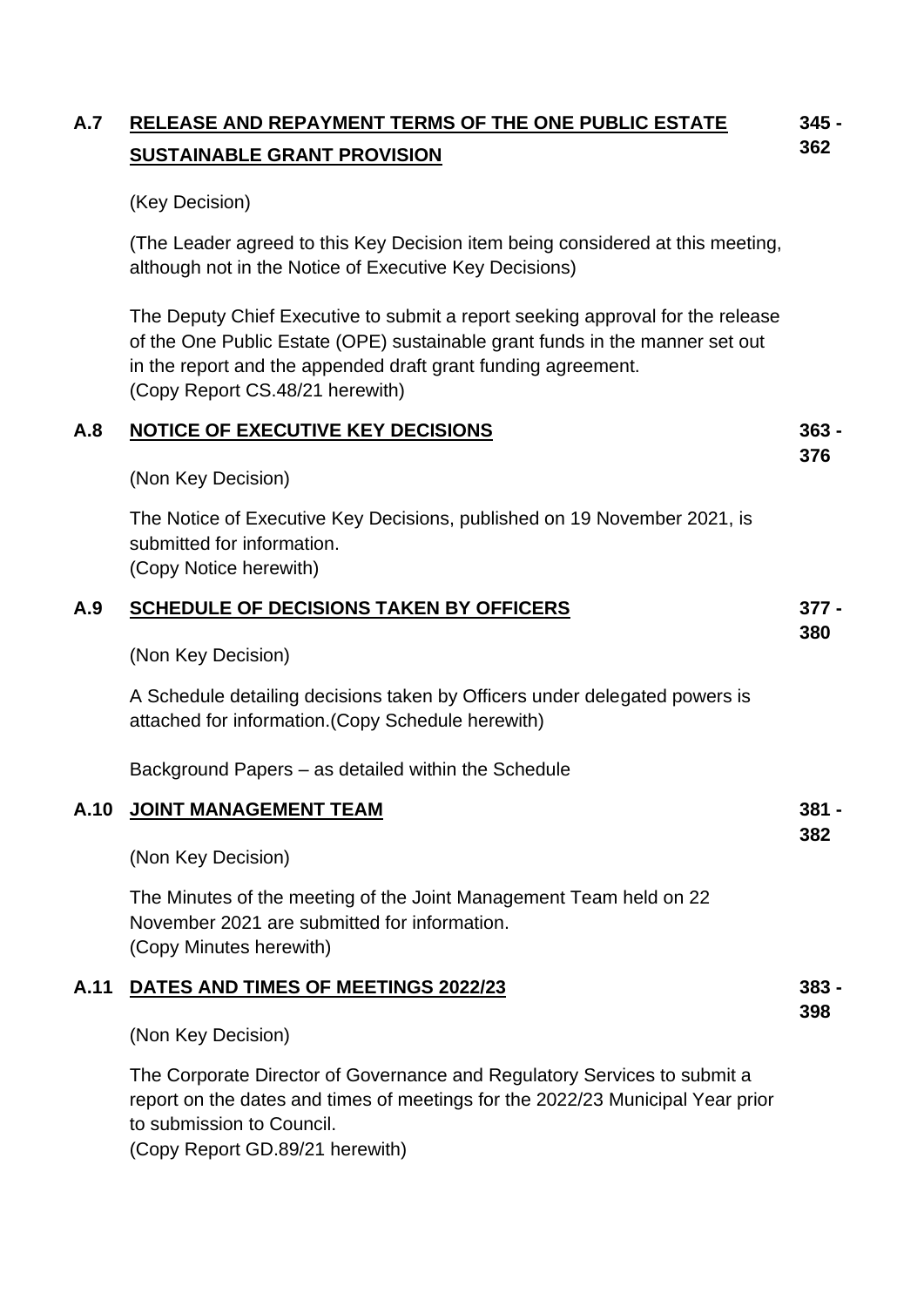Background Papers – Carlisle City Council's Constitution; Report GD.38/21 (Dates and Times of Meetings 2021/22 from Council on 24 May 2021) are available on the Council's website - <http://cmis.carlisle.gov.uk/cmis/>

### **A.12 QUARTER 2 PERFORMANCE REPORT 2021/22**

**399 - 426**

(Non Key Decision)

The Policy and Communications Manager to submit the Quarter 2 2021/22 performance against the current Service Standards and a summary of the Carlisle Plan 2021-23 actions as defined in the Plan. Performance against the 2021/22 Key Performance Indicators is also included. (Copy Report PC.41/21 herewith / Minute Excerpts herewith / to follow)

### **PART B**

### **To be considered when the Public and Press are excluded from the meeting**

### **B.1 CITADELS PROJECT**

(Key Decision KD.23/21)

*The report is not for publication by virtue of paragraph 3 of Part 1 of Schedule 12A to the Local Government Act 1972, as the report contains exempt information relating to the financial or business affairs of any particular person (including the authority holding that information)*

The Corporate Director of Economic Development to submit the proposals for the redevelopment of the Citadels and approve the land assembly activity required by the Council to enable the delivery of scheme. (Copy Report ED.41/21 herewith)

### **Members of the Executive**

Councillor J Mallinson (Leader's Portfolio)

Councillor G Ellis (Deputy Leader, and Finance, Governance and Resources Portfolio Holder)

Councillor N Christian (Environment and Transport Portfolio Holder)

Councillor S Higgs (Culture, Heritage and Leisure Portfolio Holder)

Councillor Mrs E Mallinson (Communities, Health and Wellbeing Portfolio Holder)

Councillor P Nedved (Economy, Enterprise and Housing Portfolio Holder)